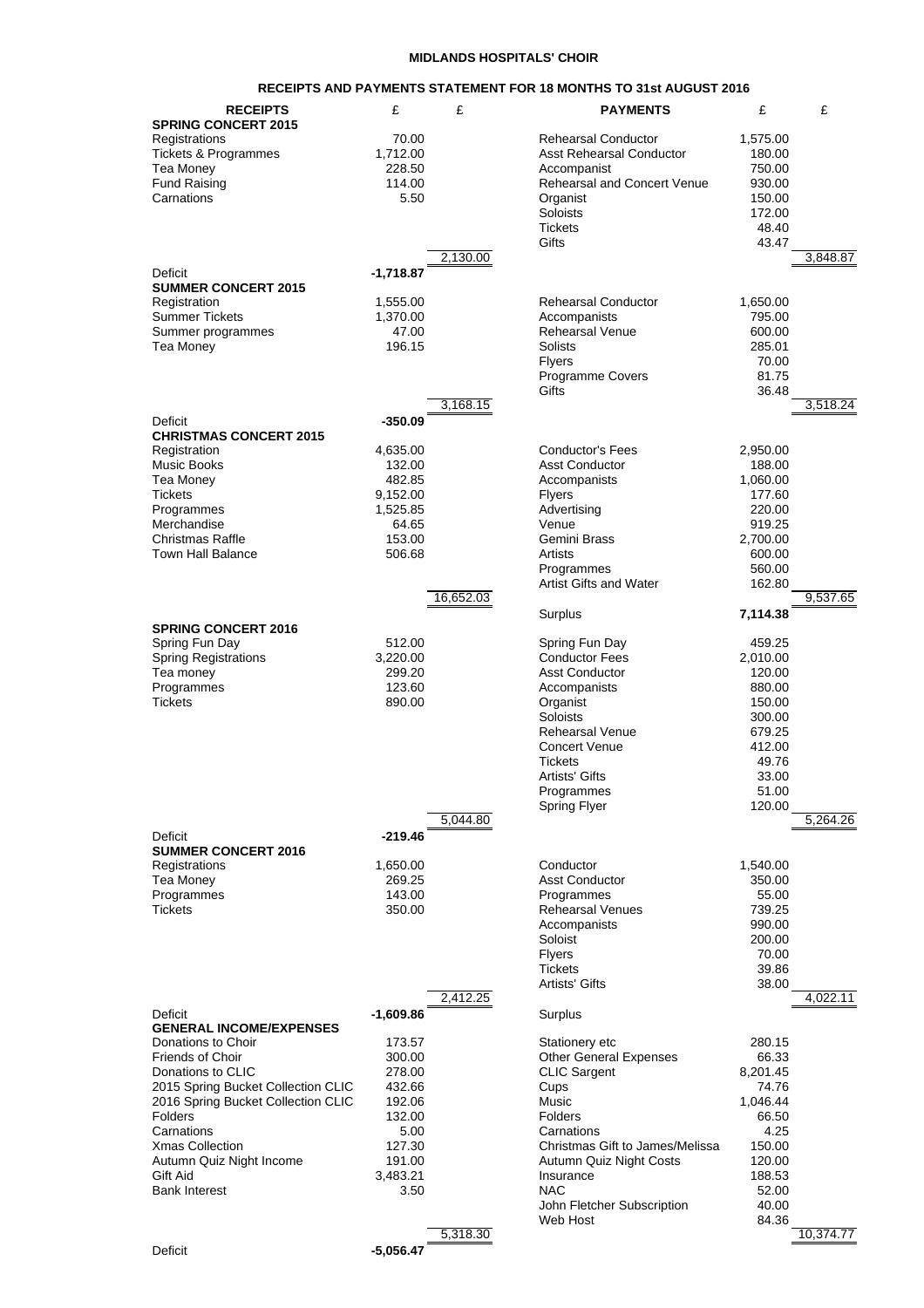| <b>TOTAL RECEIPTS</b>                     | 34,725.53 | <b>TOTAL PAYMENTS</b>       |          | 36,565.90 |
|-------------------------------------------|-----------|-----------------------------|----------|-----------|
| Deficit Payments over Receipts            | 1,840.37  | <b>Surplus Receipts</b>     |          |           |
| <b>TOTAL</b>                              | 36,565.90 | TOTAL                       |          | 36,565.90 |
| <b>Funds</b>                              |           | <b>Represented By:</b>      |          |           |
| Balance b/f 28.02.15                      | 14,086.29 | General Account August 2016 |          | 7,789.73  |
|                                           |           | Friends Account August 2016 |          | 450.00    |
| Deficit on Accounts                       | 1,840.37  | Savings Account August 2016 |          | 4,006.19  |
| <b>Total Funds</b>                        | 15,926.66 |                             |          | 12,245.92 |
|                                           |           |                             | Variance | 3,680.74  |
| Donations to CLIC Sargent from March 2015 | £         |                             |          |           |
| <b>Choir Donation</b>                     | 7,000.00  |                             |          |           |
| Spring 2015 Concert Bucket Collection     | 432.66    |                             |          |           |
| Spring 2016 Concert Bucket Collection     | 192.06    |                             |          |           |
| Christmas 2015 Bucket Collection          | 2,430.33  |                             |          |           |
| Legacy re Ruth Leather(Indirect)          | 365.00    |                             |          |           |
| Other Donations (Incl indirect)           | 763.00    |                             |          |           |
|                                           | 11,183.05 |                             |          |           |

| <b>TOTAL PAYMENTS</b>       |          | 36,565.90 |
|-----------------------------|----------|-----------|
| <b>Surplus Receipts</b>     |          |           |
| TOTAL                       |          | 36,565.90 |
| <b>Represented By:</b>      |          |           |
| General Account August 2016 |          | 7,789.73  |
| Friends Account August 2016 |          | 450.00    |
| Savings Account August 2016 |          | 4,006.19  |
|                             |          | 12,245.92 |
|                             | Variance | 3,680.74  |
|                             |          |           |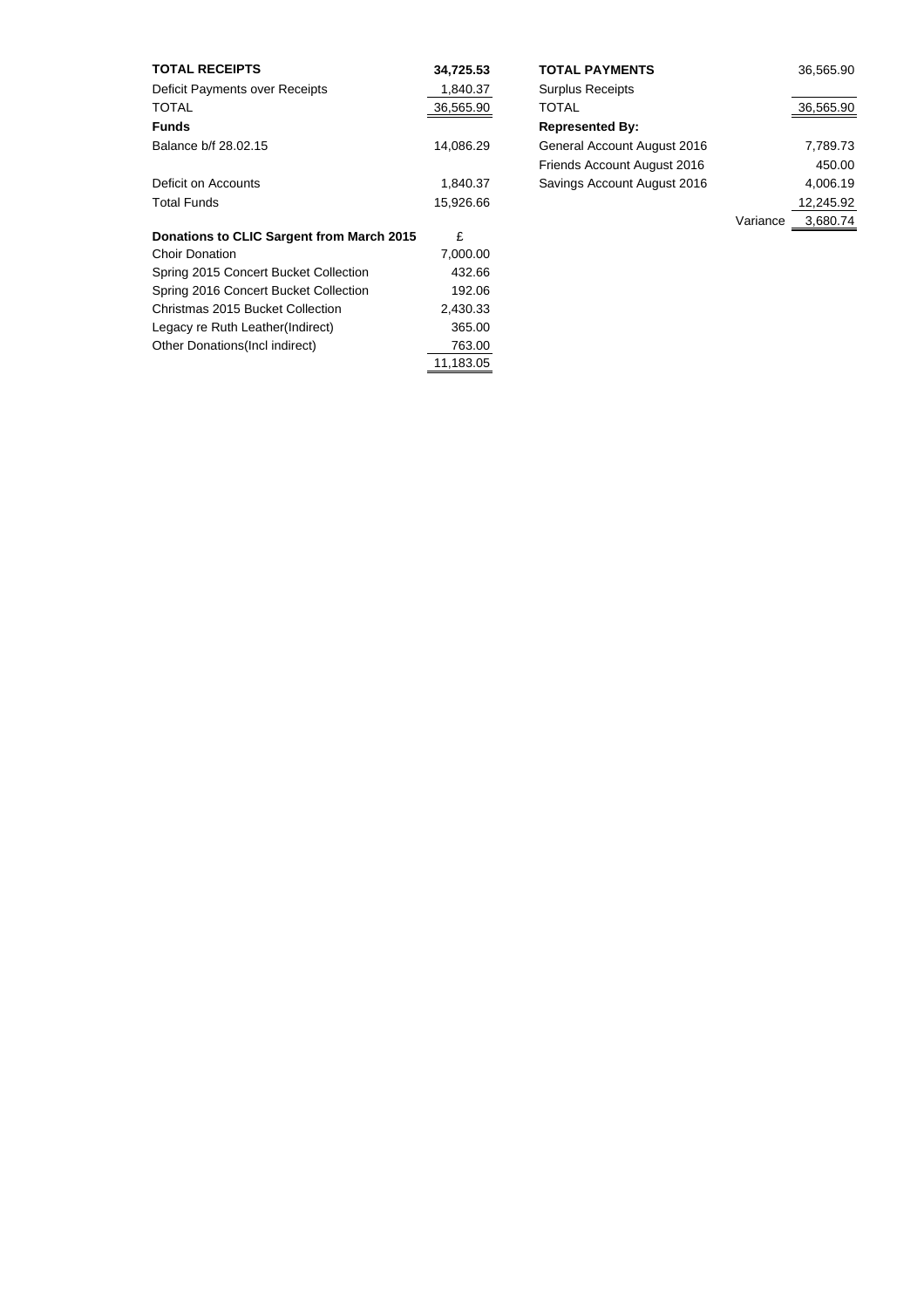

## Independent examiner's report on the<br>accounts

| Report to the trustees/<br>members of                      | Charity Name<br>Midlands Hospital Choir                                                                                                                                                                                                                                                                                                                                                                                                                                                                                                                                                                                                                                                                            |                        |                           |  |  |
|------------------------------------------------------------|--------------------------------------------------------------------------------------------------------------------------------------------------------------------------------------------------------------------------------------------------------------------------------------------------------------------------------------------------------------------------------------------------------------------------------------------------------------------------------------------------------------------------------------------------------------------------------------------------------------------------------------------------------------------------------------------------------------------|------------------------|---------------------------|--|--|
| On accounts for the 18<br>months ended                     | 31st August 2016                                                                                                                                                                                                                                                                                                                                                                                                                                                                                                                                                                                                                                                                                                   | Charity no<br>(if any) | 1149542                   |  |  |
| Set out on pages                                           | 182<br>(remember to include the page numbers of additional sheets)                                                                                                                                                                                                                                                                                                                                                                                                                                                                                                                                                                                                                                                 |                        |                           |  |  |
| Respective<br>responsibilities of<br>trustees and examiner | The charity's trustees are responsible for the preparation of the accounts.<br>The charity's trustees consider that an audit is not required for this year<br>under section 144 of the Charities Act 2011 (the Charities Act) and that an<br>independent examination is needed.<br>It is my responsibility to:<br>examine the accounts under section 145 of the Charities Act,<br>to follow the procedures laid down in the general Directions given by the<br>۰<br>Charity Commission (under section 145(5)(b) of the Charities Act, and<br>to state whether particular matters have come to my attention.<br>$\bullet$                                                                                           |                        |                           |  |  |
| <b>Basis of independent</b><br>examiner's statement        | My examination was carried out in accordance with general Directions given<br>by the Charity Commission. An examination includes a review of the<br>accounting records kept by the charity and a comparison of the accounts<br>presented with those records. It also includes consideration of any unusual<br>items or disclosures in the accounts, and seeking explanations from the<br>trustees concerning any such matters. The procedures undertaken do not<br>provide all the evidence that would be required in an audit, and<br>consequently no opinion is given as to whether the accounts present a 'true<br>and fair' view and the report is limited to those matters set out in the<br>statement below. |                        |                           |  |  |
| Independent<br>examiner's statement                        | In connection with my examination, no matter has come to my attention<br>1. which gives me reasonable cause to believe that in, any material respect,<br>the requirements:<br>to keep accounting records in accordance with section 130 of the<br>Charities Act; and<br>to prepare accounts which accord with the accounting records and<br>۰<br>comply with the accounting requirements of the Charities Act<br>have not been met; or<br>2. to which, in my opinion, attention should be drawn in order to enable a<br>proper understanding of the accounts to be reached.                                                                                                                                        |                        |                           |  |  |
| Signed:                                                    |                                                                                                                                                                                                                                                                                                                                                                                                                                                                                                                                                                                                                                                                                                                    | Date:                  | 16 <sup>TH</sup> May 2017 |  |  |
| Name:                                                      | George McIntyre                                                                                                                                                                                                                                                                                                                                                                                                                                                                                                                                                                                                                                                                                                    |                        |                           |  |  |
| <b>Relevant professional</b><br>qualification(s            | ACMA, CGMA                                                                                                                                                                                                                                                                                                                                                                                                                                                                                                                                                                                                                                                                                                         |                        |                           |  |  |
| Address:                                                   | <b>B93 8BL</b><br>27 Weston Close, Dorridge, Solihull,                                                                                                                                                                                                                                                                                                                                                                                                                                                                                                                                                                                                                                                             |                        |                           |  |  |
|                                                            |                                                                                                                                                                                                                                                                                                                                                                                                                                                                                                                                                                                                                                                                                                                    |                        | <b>March 2012</b>         |  |  |